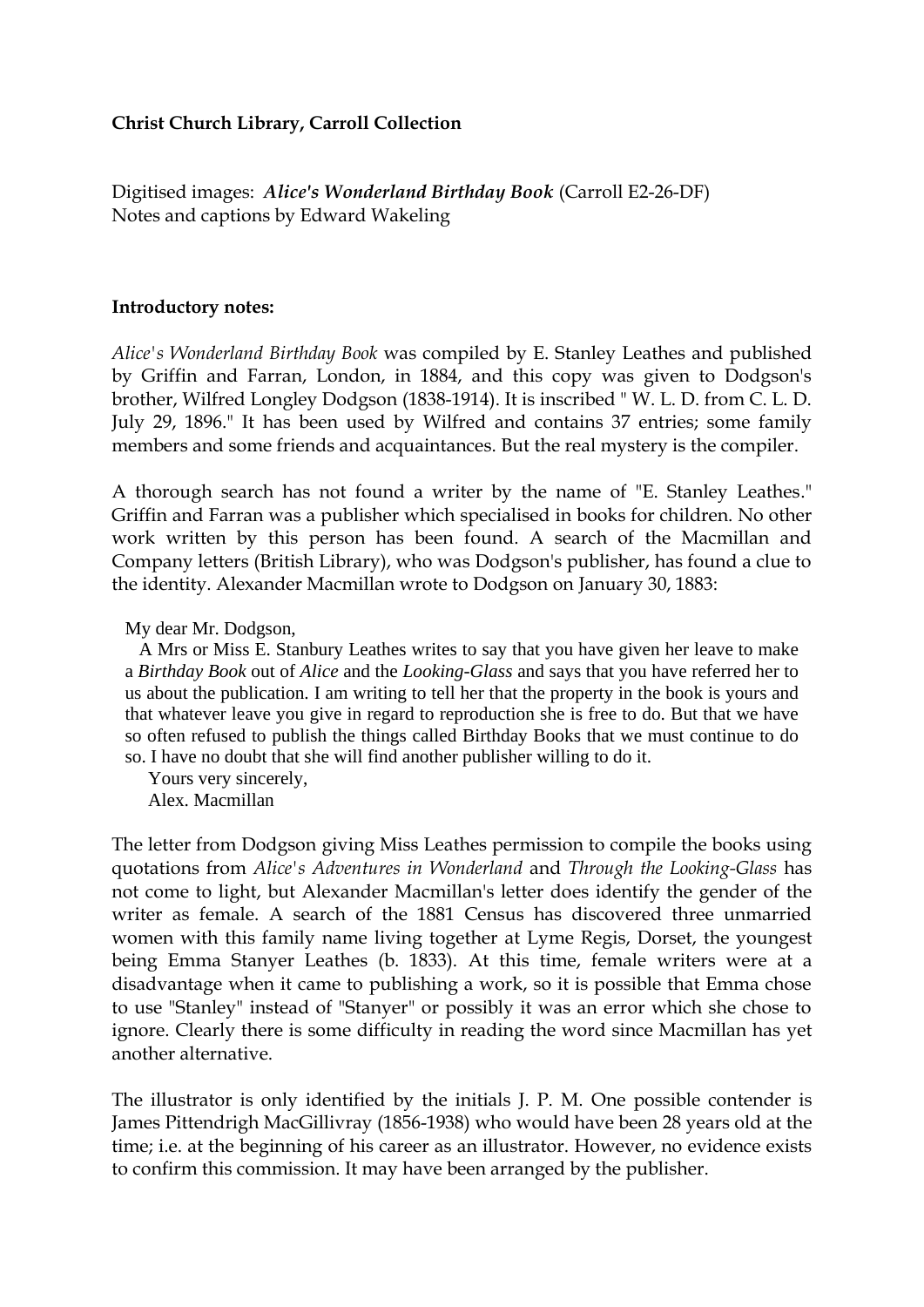The book is dedicated to "Weenie and KT" who are unidentified. Emma's two sisters also listed in the 1881 Census were Fanny Stanyer Leathes (b. 1827) and Sophia Stanyer Leathes (b. 1831), together with three servants.

Wilfred's family names in the book include (some names inserted by other family members after Wilfred died in 1914):

His wife, Alice Jane Dodgson née Donkin: 22 February 1851

His cousin, Ernest Shepley Wilcox: 5 March 1854

His sister-in-law, Mary Elinor "Polly" Smith née Donkin: 30 March 1857

His cousin, William Melville Wilcox: 22 May 1866

His daughter, Frances Menella Dodgson: 14 June 1877

His grand-daughter, Antoinette Carroll Dodgson: 18 July 1924

His son, Reginald Henry Lutwidge Dodgson: 13 August 1880

His brother-in-law, George Herbert Smith: 31 August 1851

His daughter, Edith Alice Dodgson: 18 September 1872

His cousin, Margaret Frances Wilcox: 6 November 1883

His nephew (?), Philip Henry Donkin: 28 November

His daughter, Lucy Margaret Dodgson: 11 December 1874

His daughter, Mary Evangeline "Eva" Dodgson: 27 December 1873

Other entries are as follows (I am grateful to Beth Mead, Dodgson's great grandniece, for help in identifying some of these names):

 Stephen Follett Leadley Brown: 14 January 1876 (MA Keble College, Oxford, ordained cleric, vicar of St. James the Less, Liverpool)

T. Gowans: 29 January

 Percy M. (Mann) Horsfall: 2 March 1876 (pupil-surveyor with Wifred when at The Court, Cleobury North, later gentleman farmer living at The Hall, Sleights, formerly the home of Edward Donkin, Wilfred's father-in-law, died at Whitby aged 75 in 1951)

 Margaret F. (Frances) Malim: 10 March 1878, private tutor, authoress and health visitor for the City of Westminster Health Society, died in 1942)

Peter Wynn Simpson: 29 March 1932

 M. (Mary) Maude Hodges: 4 April 1870 (born at Aston Botterell, Cleobury Mortimer, daughter of George Hodges, surgeon and general practitioner, died in 1939)

Joalyn Marie Howard: 5 April

Jane Mackenzie: 8 April

 Kenneth R. (Rossin) Berol: 16 April 1925 (son of Alfred C. Berol, the great Carrollian collector, and his wife, Madeline Rossin)

 C. (Clement) Charlton Palmer: 26 April 1871 (non-collegiate at Oxford, organist and music teacher at Canterbury Cathedral, died in 1944)

 Alice Githa Durham Marshall: 17 May 1876? (daughter of Henry Marshall, vicar of Norton Canon, Weobley, Herefordshire)

Inez Wray: 27 May